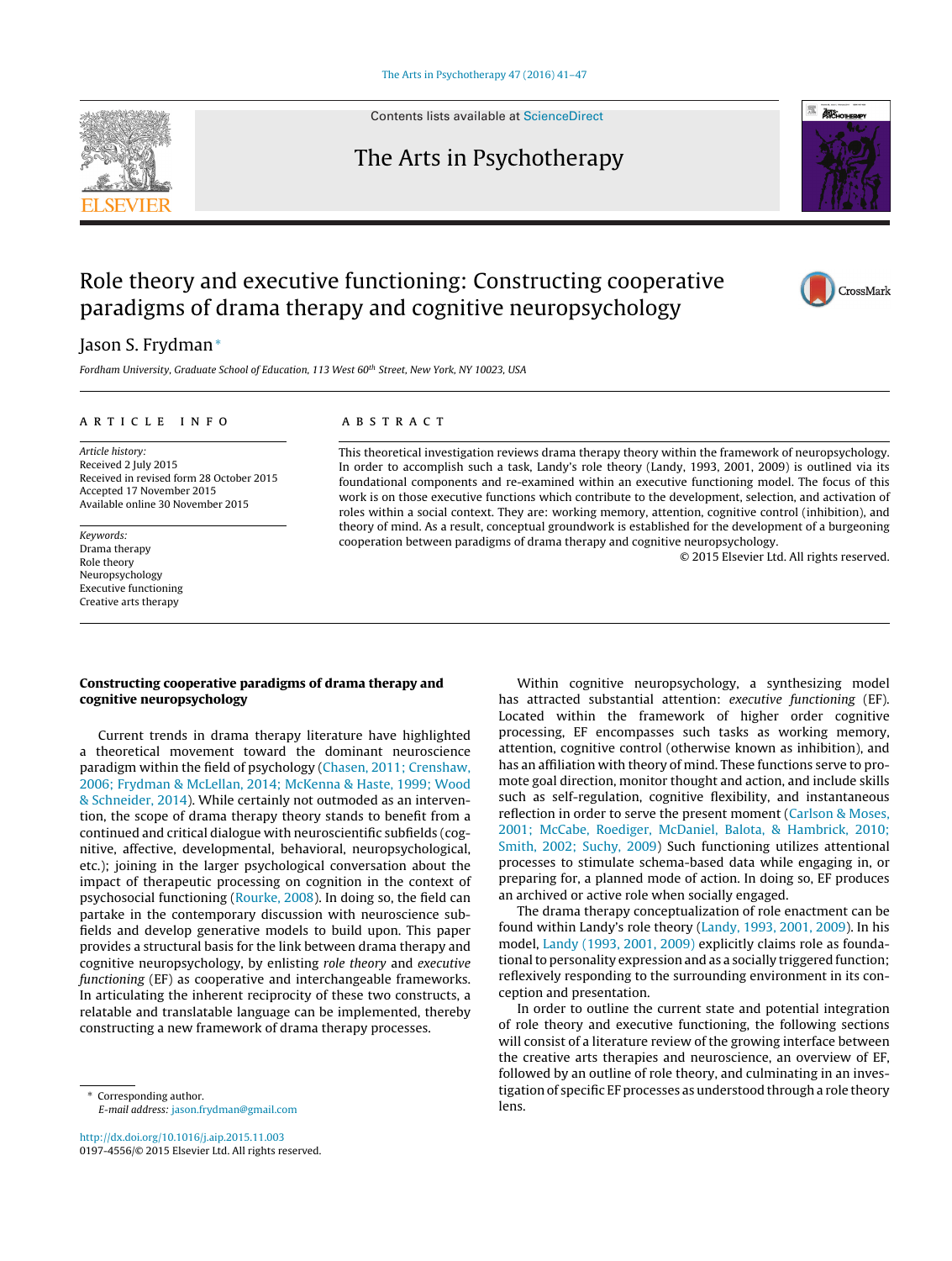#### **Review of literature**

#### The creative arts therapies and neuroscience

Beyond the growing references within drama therapy, other models of creative arts therapy have actively fostered connections with neuroscience subfields. Perhaps most closely related to drama therapy is within the field of psychodrama [\(Brown,](#page--1-0) [2013;](#page--1-0) [Fonseca,](#page--1-0) [2009;](#page--1-0) [Yaniv,](#page--1-0) [2011\)](#page--1-0) where [Yaniv](#page--1-0) [\(2012\)](#page--1-0) explores the use of role reversal as an empathy builder, citing Theory of Mind (ToM) to facilitate advanced empathic understanding. Further, [Hug](#page--1-0) [\(2007\),](#page--1-0) discusses the power of psychodrama on hemispheric integration, outlining neurobiological aspects of brain-body connectivity.

Arts therapists have ventured into the territory of neuroscience for well over a decade, viewing art therapy as an effective tool in responding to hemispheric asymmetry as a result of trauma exposure ([Klorer,](#page--1-0) [2005\).](#page--1-0) Klorer goes on to identify that ". . .the bridge between neuroscience and art therapy is becoming more pronounced" (p. 218), as she outlines the neuroscience based work of art therapists in the early 2000's. The work indicated therein has been subsequently expanded upon [\(Belkofer](#page--1-0) [&](#page--1-0) [Konopka,](#page--1-0) [2008;](#page--1-0) [Buk,](#page--1-0) [2009;](#page--1-0) [Gantt](#page--1-0) [&](#page--1-0) [Tinnin,](#page--1-0) [2009;](#page--1-0) [Lusebrink,](#page--1-0) [2010\)](#page--1-0) with a repertoire that includes a compilation on art therapy and neurobiology ([Hass-Cohen](#page--1-0) [&](#page--1-0) [Carr,](#page--1-0) [2008\).](#page--1-0)

Music therapists have been also been active in their establishing of a critical dialogue with neuroscience. [Koelsch](#page--1-0) [\(2009\)](#page--1-0) provides an overview of neurologically modulated factors impacted by music therapy, [Magee](#page--1-0) [and](#page--1-0) [Stewart](#page--1-0) [\(2015\)](#page--1-0) engage in a contemporary discussion on the challenges of integrating practitioner-oriented music therapy and neuroscience, and [Kelly](#page--1-0) [and](#page--1-0) [Magee](#page--1-0) [\(2013\)](#page--1-0) focus on neural reorganization as an outcome in the treatment of disorders of consciousness (see [Rojo,](#page--1-0) [Mengual,](#page--1-0) [Juncadella,](#page--1-0) [Rubio,](#page--1-0) [Camara,](#page--1-0) [Marco-Pallares,](#page--1-0) [&](#page--1-0) [Rodriguez-Fornells,](#page--1-0) [2011;](#page--1-0) [Sarkamo,](#page--1-0) [Pihko,](#page--1-0) [Laitinen,](#page--1-0) [Forsblom,](#page--1-0) [Soinila,](#page--1-0) [Mikkonen,](#page--1-0) [&](#page--1-0) [Tervaniemi,](#page--1-0) [2010\).](#page--1-0)

Dance/movement therapists (DMT) have entered the conversation by highlighting the mirror neuron system in inducing affective states based on body posture, positioning, and movement ([Berrol,](#page--1-0) [2006;](#page--1-0) [Homann,](#page--1-0) [2010;](#page--1-0) [McGarry](#page--1-0) [&](#page--1-0) [Russo,](#page--1-0) [2011;](#page--1-0) [Winters,](#page--1-0) [2008\).](#page--1-0) Previous research in DMT focusing on adolescents with mild depression who underwent a 12 week clinical intervention demonstrated a positive modulation in neurotransmitter regulation, suggesting that DMT may help to stabilize the sympathetic nervous system ([Jeong,](#page--1-0) [Hong,](#page--1-0) [Lee,](#page--1-0) [Park,](#page--1-0) [Kim,](#page--1-0) [&](#page--1-0) [Su,](#page--1-0) [2005\).](#page--1-0)

Finally, poetry therapy has fielded its own investigation into the neuroscientific underpinnings of metaphoric processing, inclusive of figurative language and abstraction, outlining language processing by brain region and exploring the potential efficacy with a schizophrenic population [\(Shafi,](#page--1-0) [2010\).](#page--1-0)

The contemporary work of creative arts therapies indicates a growing movement toward the neuroscience paradigm. While drama therapists have begun to identify their own contributions, this paper provides a theoretical model to promote understanding and motivate further investigation.

#### Drama therapy and cognition

[Landy](#page--1-0) [\(2001\)](#page--1-0) comments that "the dramatic metaphor of life as theatre and people as actors could be applied to an analysis of social and cultural life and inner psychological processes" (p. 29). As such, drama therapy seeks to view the individual from both an internal and external point of view. In doing so, attention to behavior and the analysis of cognitive functioning finds a bridge within the drama therapy process. In borrowing from this dramatic perspective, Landy derives a theoretical construct that serves as the foundational concept for his approach: role. By invoking the image of people as actors serving to illuminate reflections of insight and

awareness, Landy sets the stage for the function of theatrical language as a tool for the elucidation of psychological processes.

#### Cognitive correlates

If we align ourselves with role as both fundamental to internal reflection and social engagement, an exploration into the mechanisms of cognition can afford a greater context for how role is generated and defined. The language of neuropsychology presents a technical aspect of psychological functioning and attempts to systematize mental processing into a structured framework ([Giesbrecht,](#page--1-0) [Sy,](#page--1-0) [Bundesen,](#page--1-0) [&](#page--1-0) [Kyllingsbæk,](#page--1-0) [2014;](#page--1-0) [Meyer](#page--1-0) [&](#page--1-0) [Lieberman,](#page--1-0) [2012;](#page--1-0) [Suchy,](#page--1-0) [2009\).](#page--1-0) The reconciling of role and neuropsychological functioning can afford both paradigms a reciprocal mutuality. By invoking the language of neuropsychology, role theory's position as a theory confined to the archives of drama therapy will be generalized and utilized by a more expansive audience. Moreover, if role theory is to be utilized in service of this mediation, where does the focus lie within cognitive psychology, or, more specifically, within neuroscience? Perhaps the neuropsychological understanding of executive functioning provides the answer.

#### Executive functioning

As a compilation of mental tools, "EF refers to cognitive or supervisory processes associated with the active maintenance of information in working memory, the appropriate shifting and sustaining of attention among goal relevant aspects of a given task or problem, and the inhibition of prepotent or extraneous information and responding with a given task context" ([Blair,](#page--1-0) [Knipe,](#page--1-0) [Cummings,](#page--1-0) [Baker,](#page--1-0) [Gamson,](#page--1-0) [Eslinger,](#page--1-0) [&](#page--1-0) [Thorne,](#page--1-0) [2007,](#page--1-0) p. 151). Thus, from a social context, executive functions work to supervise behavior, healthily incorporate and reconcile incoming information with established data, and regulate attention in order to generate situation specific functioning. As a descriptor, EF operates as an umbrella term, encompassing a multitude of functions which work to facilitate identity in a social context ([Lewis](#page--1-0) [&](#page--1-0) [Carpendale,](#page--1-0) [2009\).](#page--1-0) This contextual understanding of personality, both from an internal and external perspective, allows the individual to create and recreate themselves according to their ever shifting environmental reality [\(McConnell,](#page--1-0) [2010;](#page--1-0) [Suchy,](#page--1-0) [2009\).](#page--1-0)

In understanding role as foundational to social being [\(Landy,](#page--1-0) [1991,](#page--1-0) [1993,](#page--1-0) [2009\),](#page--1-0) role's function can be identified within the use of EF operations to access and perform congruent, efficacious, and desirable roles. Since EF incorporates a multitude of capabilities (understood here as working memory, attention, cognitive control, and theory of mind), its utility is identifying, classifying, and enacting various roles accrued over the course of the individual's experience. Since EF organizes the individual's social and internal processes, its operation parallels that of role theory's position on role definition: activation is predicated on social environment [\(Landy,](#page--1-0) [1993;](#page--1-0) [Lewis](#page--1-0) [&](#page--1-0) [Carpendale,](#page--1-0) [2009;](#page--1-0) [McConnell,](#page--1-0) [2010;](#page--1-0) [Meyer](#page--1-0) [&](#page--1-0) [Lieberman,](#page--1-0) [2012;](#page--1-0) [Ybarra,](#page--1-0) [Burnstein,](#page--1-0) [Winkielman,](#page--1-0) [Keller,](#page--1-0) [Manis,](#page--1-0) [Chan,](#page--1-0) [&](#page--1-0) [Rodriguez,](#page--1-0) [2008\).](#page--1-0)

In order to properly address these EF functions and how they influence the generation and presentation of role, a comprehensive explication of role theory is in order.

#### **Role theory**

#### Role

Role theory's understanding of its eponymous construct is pre-sented by [Landy](#page--1-0) [\(1993\)](#page--1-0) as "a basic unit of personality containing specific qualities that provide uniqueness and coherence to that unit. . . [it is] the container of all the thoughts and feelings we have about ourselves and others in our social and imaginary worlds"